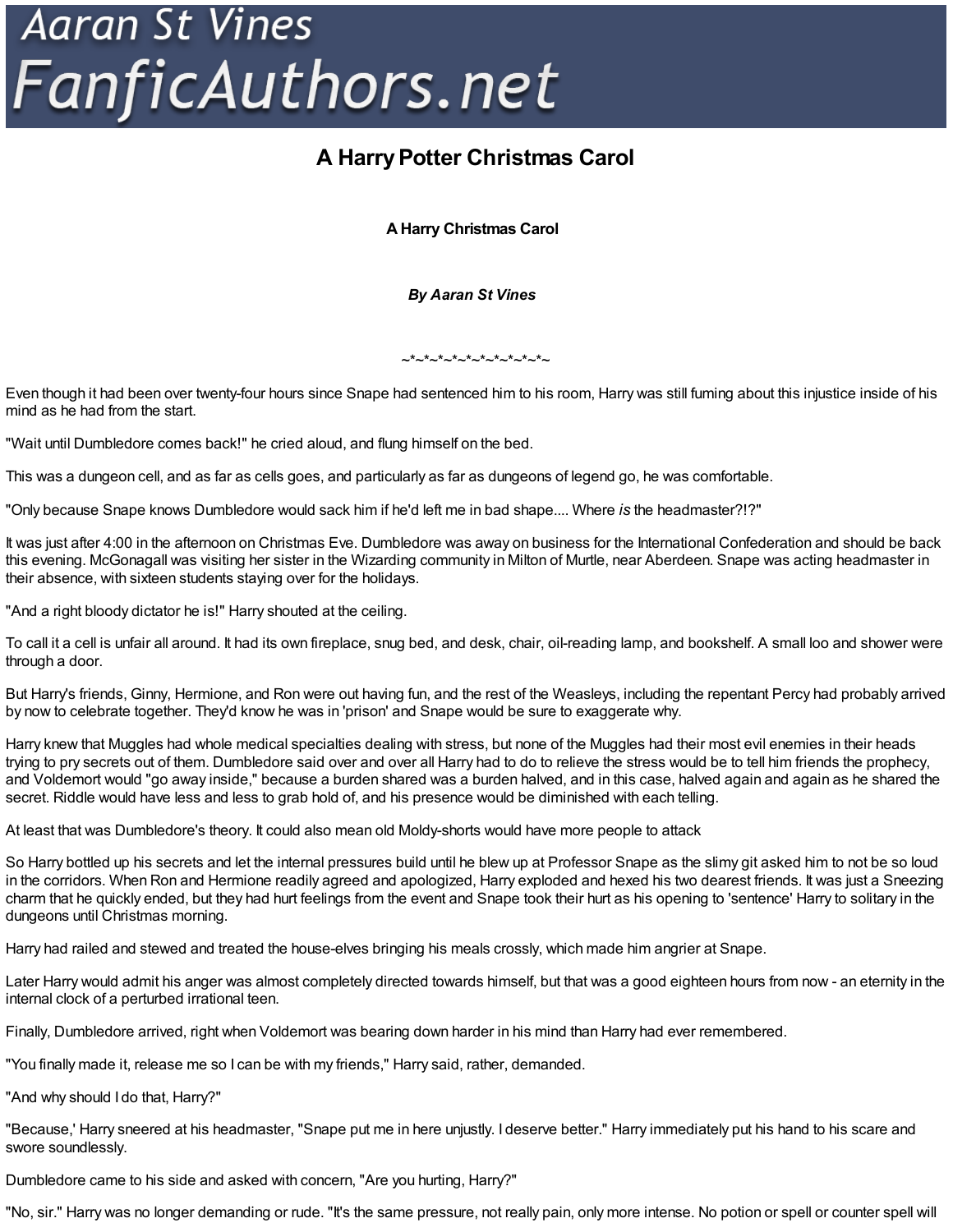work as we've discovered. Occlumency is useless as we've also determined."

"I'll release you, Harry, to share your burden, but Professor Snape was well within his right to assign this punishment. It is in the Hogwarts guidelines for student punishment, even though rarely used."

"You're siding with him?" Harry spat out bitterly.

"It's not a matter of sides. Imust enforce my staff's just and fair punishments, unless given a good reason to override their actions. You're not saying you are innocent of his charges, are you?"

"No, sir," Harry whined.

Then unless you are ill or have some other equal or better reason, I can only justify releasing you early if you agree to share the burden of the prophecy."

Harry sat staring at the rug-covered stone floor and slowly shook his head in the negative.

Dumbledore made his way ghost-like to the door and stood poised to close it before saying, "Then I suggest you take your punishment like a Gryffindor and leave our poor house-elves out of your misery."

A cruel statement by his mentor or not, these last word stung Harry greatly, and he lashed out in reply as the door closed, "Gryffindor! Iwish I'd never been made a Gryffindor!"

His words finished echoing through the dungeon when Harry heard, "Humph," on the other side of the door. Harry stared at the door for minutes, hours, he knew not. However, when he turned he found a very generous dinner on his desk with Warming charms applied, and a Never-Emptying-Never-Cooling pot of tea on a hot pad.

At what was probably well past 7:00 he ate the food. At nearer to 10:00 he drank his last cuppa and visited the loo to off-load what he'd on-loaded.

He didn't have his wand, but the fire died to ashes as he lowered his head to his pillow. Unlike the previous night, his eyes closed and sleep arrived moments later.

~\*~

Harry thought he heard the bell tower chime midnight, when he awoke to the fire flaring into life. Harry reached for his glasses and rose in his bed to see - - the very image of the seventeen-year-old Tom Riddle in his Slytherin Hogwarts robes and head boy badge. Despite the trauma his image had produced in past dreams, Harry felt this was different. He was awake.

"Tom? Tom Riddle?"

"No," the solid yet not quite solid apparition/student/memory said. "And not a memory either. I'm..." he grinned. "Think of me as a spirit."

"Oh, I get it," Harry said with a rueful smile. "Dumbledore conjured you and sent you down here to reenact Dickens' "A Christmas Carol" in hopes of changing my mind. Well, you can't take me to good memories of Christmas too far in the past, I've only had a few, and they are all recent and here at Hogwarts." Harry hoped the shock of Mr. Weasley's brush with death the previous Christmas time would counteract the good times with Sirius last year.

"No, I don't think so. I don't feel conjured, and I'm taking you to see next Spring at your house common room, just aways down the dungeon from here."

"Here in the dungeon?" But I'm Gryffindor," Harry exclaimed.

Teen Riddle said, "Oh, you are?" And pointed at Harry's robes.

Harry was stunned to see that he no longer wore pajamas, but was dressed in Slytherin robes. He looked up to see Riddle leaving the cell/room, and Harry followed. Moments later Harry followed his 'host,' for lack of a better word, into the Slytherin common room door, which opened before them.

Harry followed the spirit/apparition/whatever into the room he'd seen for minutes in second-year. Riddle stood next to him. "No one can hear you or see you; that much is similar to Dickens. All I know is you're here to respond to your comment, 'Iwish I'd never been made a Gryffindor.' Look."

Our Harry looked and saw a girl before the fire. She had luxuriously long, silky black hair almost to her waist. She stood gazing into the fire, humming a tuneless diddy from time to time, and brushing her hair aimlessly. She turned sideways.

"Cho!" our Harry exclaimed.

"Yes," mused the Riddle of the dream, vision, nightmare, whatever he was in. "She actually made her parents petition the Hogwarts School of Governors to allow a house change to Slytherin to be with you. She refused to take her O.W.L.s her fifth year, and waited for you."

Harry asked Riddle ghost, "I'm dating Cho?"

Specter Riddle smiled. "She's been very attentive to your *every need, every possible desire.* You've made Dumbledore make you both head boy and head girl."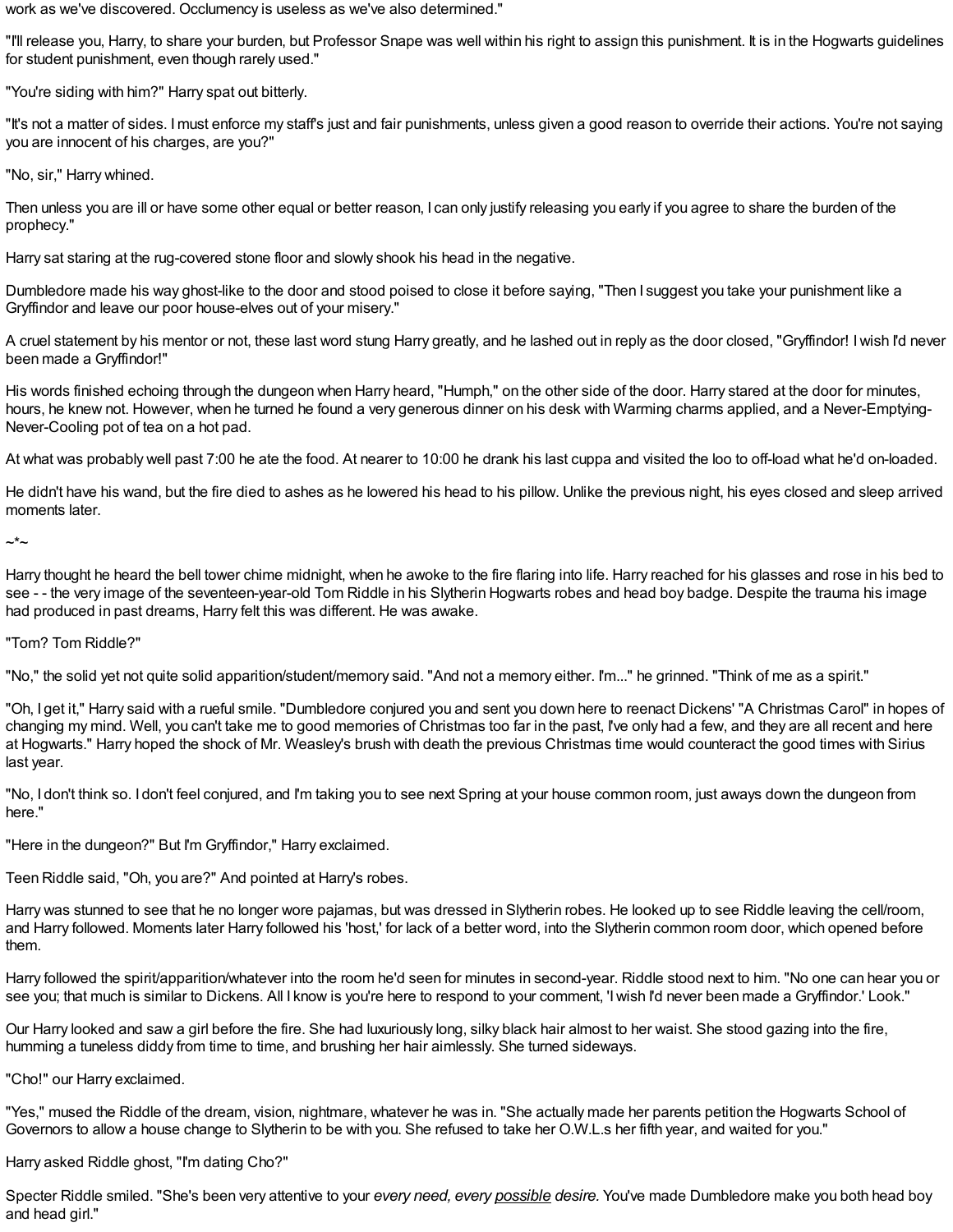"Made him?" Our Harry asked, "How did I-"

A sound from the door interrupted them. Vision Cho turned and called, "Harry!"

She ran to him. Slytherin Harry walked with a tired swagger into the common room. He had three fellow Slytherins with him but their hoods blocked their faces. The four smelled of sweat and smoke, and their robes were mussed and dirt stained to a degree.

Cho asked, "Oh my daring, are you all right?" Slytherin Harry nodded. She asked, "Voldemort?"

"Defeated. I killed him. He fought well, but was no match in the end." Harry exhaled tiredly after this short summary. "The death toll..."

Dreaming Harry looked to spirit Riddle with a smug look, but apparition-Riddle smiled. He said, "I'm not of the body, Tom Riddle." Then he pointed.

Slytherin Harry said, "Dumbledore, all the Weasleys, most of the Gryffindors, half of the Hufflepuffs and a third of the Ravenclaws - all dead."

Cho forced her hands into her mouth, gasping, and shedding a few tears. "They... all... died? But... but, I thought we discovered the link between Voldemort and his Death Eaters. Kill him and they all die. What happen?"

Slytherin Harry shrugged and said, "Oh, that worked well; just as we thought. Imade my way to the front and challenged Riddle to a duel. His ego could not conceive defeat, but my extra 'insurance' shall we call it turned the tide. I killed him in a matter of minutes. The screams of his Death Eaters, particularly Lucius Malfoy and Bellatrix Lestrange were most satisfying."

Cho's face registered obvious disbelief and confusion. "Then all the deaths? Insurance?"

Slytherin Harry ran his hand through her hair. Of course, my dear. Voldemort is not a person, but an idea, a spirit, a presence perhaps. I contacted it through Legilimency with Riddle, and it, the spirit of Voldemort, left and joined me." Harry chuckled malevolently, and the three behind him joined in.

Then behind Harry Cho saw first, Blaise Zabini, then Theodore Nott, and finally Draco Malfoy lower their hoods with purposeful, evil smiles on their faces.

Slytherin Harry said, drawing Cho's gaze back to him, "I had to kill all of those others, Dumbledore and the lot. They refused to join me. Not enough clever, opportunistic Slytherin in the bunch."

But, Harry," Cho stuttered, "I... I thought..."

"I know dear," Harry spoke silkily with a tone to send shivers of fear down vision Cho and our Harry's back. "And you've been awfully accommodating of my *every,* desire, these last three years especially.

"I've told the lads here of your 'talents,' and they are most curious to, sample...? And now that I have a whole island of witches to subdue, you've become, redundant, shall we say?"

Cho faced portrayed equal parts disbelief, betrayal, and horror.

"But, dear," Slytherin Harry continued. "Iwant to watch and see how you perform while recovering from the Cruciatus."

When the curse connected three things occurred:

Vision Cho screamed as only the damned could scream.

Our Harry watching the vision/nightmare screamed with a desperation unknown in his past dreams.

And flesh and blood Harry in the small dungeon holding room awoke screaming himself nearly hoarse.

 $-*-*-$ 

And yet, after that whatever it was, nightmare shall we say, Harry took several sips from a glass of water, replaced his glasses on the nightstand, and was back asleep in two quick winks.

~\*~\*~

His fireplace in the dungeon holding room flared again. Harry noticed his watch said 1:00 when he placed his glasses back on his face.

There stood Bartemius Crouch, Sr.

"Mr. Crouch? Er, that is, you're not Mr. Crouch are you?"

The lank, tall specter or whatever just shook his head. "Iwas a Ravenclaw, and I'm here to take you to your tower."

Our Harry, now in a dream/vision/nightmare once again in just over an hour, never suspected...

"Hey, Gryffindor Tower is that way. You're going to-"

Crouch simply smiled his thin, cold smile and pointed at our Harry's robes. And yet, Harry was surprised to see he wore Ravenclaw blue and silver trimming on his robes and a head boy badge. Up the tower they trudged, never ending steps it seemed, yet Harry found himself entering the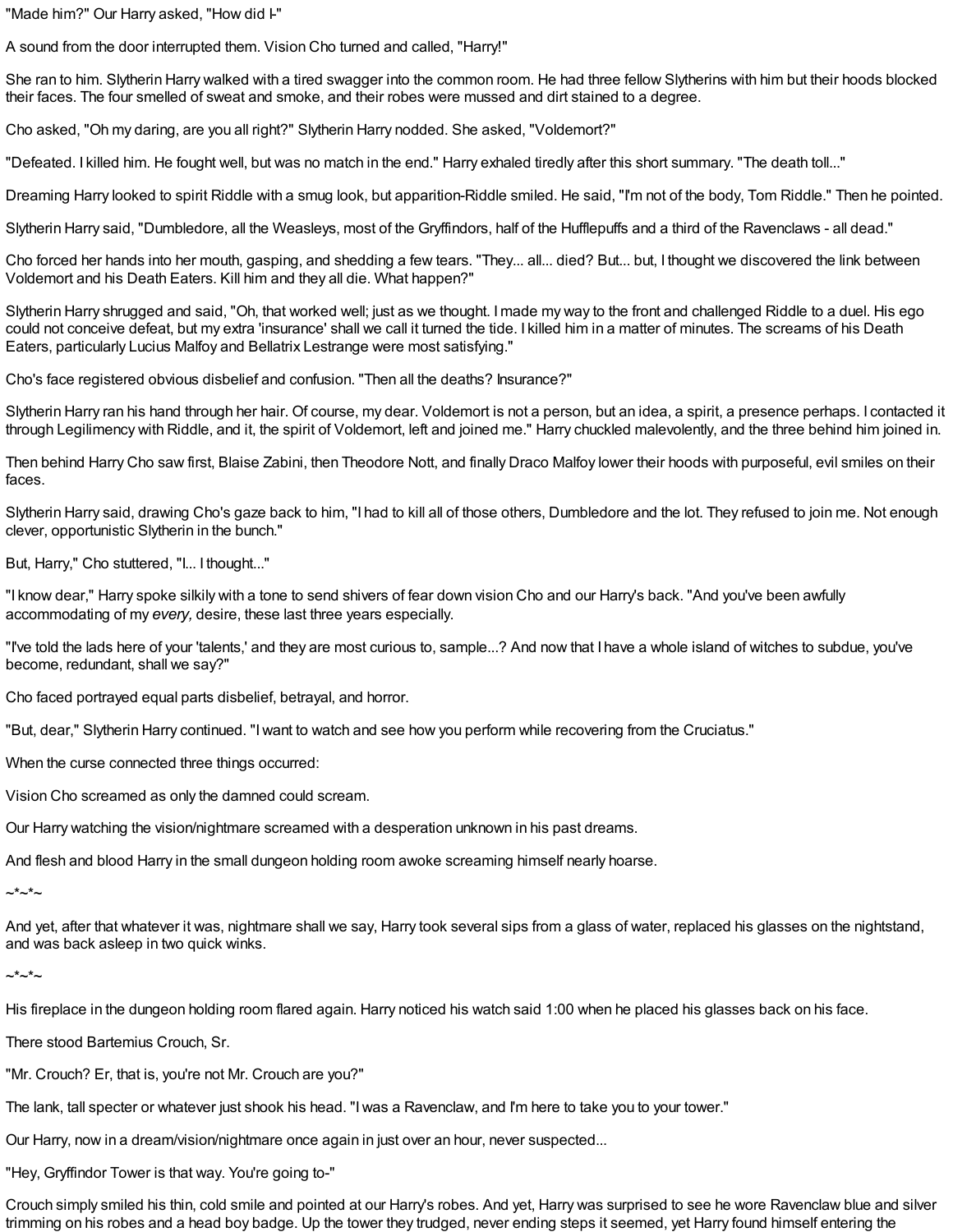Ravenclaw common room in mere moments.

Crouch led the way into the room lined with bookshelves, maps, and chalkboards.

Harry looked around, playing the tourist until Crouch cleared his throat and pointed to a pair of well padded and occupied chairs near a table strewn neatly with books and parchments.

Dreaming or whatever, Harry's eyes lit up when he noticed Hermione sitting there, but frowned when he realized she was kissing someone. She opened her eyes and raised her wrist to her face while not breaking the lip lock.

In roughly twenty seconds she pulled back and said, "Okay, the ten minute snog break we scheduled is over. We have enough time to review everything before going to the Final Battle. Then we can execute phase two of our lives."

"Oh, all right, you studious little minx. You're quite the distraction, but a plan's a plan."

Our Harry's jaw swung down and should not have been surprised to see himself turn from his most education-oriented of friends.

Harry of the vision said, "Right. In first year I defeated Voldemort on Quirrell's head by the end of first term. The evidence was incontrovertible, and his attack on me confirmed my suspicions."

"And you had Hagrid removed from his duties for harboring a dragon. That was good for the school as well."

Harry nodded. "Much as Iwarmed to him for taking me to Diagon Alley, I had out smarted Uncle Vernon and forced him and my aunt, through the records I kept and threatened to send to Child Services, to do as I needed for school at Hogwarts."

"In second year," Hermione began, "You deduced who was opening the Chamber of Secrets, what the monster was, and almost intercepted her from going down into the Chamber."

"I took down a rooster and killed the Basilisk, then destroyed the diary with a Patronus charm. Clever, my little minx, finding out that spell's unknown properties and providing me with a happy enough memory to produce one."

"Oh, Harry, it was just my bra strap, and a training bra at that, but it was the event that revealed to us our feelings for each other."

They looked at each other longingly. Dream Hermione looked at her watch and said, "Thirty-three seconds ahead of schedule." They leaned in to kiss.

Dreaming Harry said to spirit Crouch, "Aren't they a little too..."

Crouch said, "Hormonal *and* anal retentive?"

"That will do for a description."

The two dream Ravenclaws parted lips and without skipping a beat Hermione said, "And in third-year you captured the killer Sirius Black and communicated well enough with the dementors to send them to that murderer to administer the Kiss."

Our Harry inhaled in shock.

Dream Harry stated, "I've always felt like Imissed something on that, but the law is the law."

"Yes," Hermione said with a grin. 'And receiving the Order of Merlin, Third Class at the age of thirteen will go along way towards ensuring your political aspirations."

Hermione continued, "In fourth-year you used the evidence that Dumbledore left you with your aunt and uncle against your parents wishes, to convince him to put your name in the Goblet of Fire."

Our hero said to Crouch, "Isn't that blackmail?"

Dream Hermione said, "Imagine his nerve calling it blackmail when you only wanted to assure the best qualified student would compete."

Ravenclaw Harry said, "And do you remember the cheek that Cedric Diggory displayed? Just imagine, a Hufflepuff champion of Hogwarts. What *was* he thinking?"

"Then, he refuses to take his N.E.W.T.s, and comes back for an eighth year to, of all things, playQuidditch! The quintessential display of brains subjugated to brawn."

The two paused and dreaming Harry looked at Crouch. The apparition's genuinely shrugging shoulders said it all.

Vision Harry then mentioned the DA.

Dreaming Harry said to Crouch, "There, I did something right and not selfishly."

Ravenclaw Hermione snorted. "Diggory's Army? A failed attempt to raise the grades of all students in Defense, being so poorly taught by that Umbridge woman."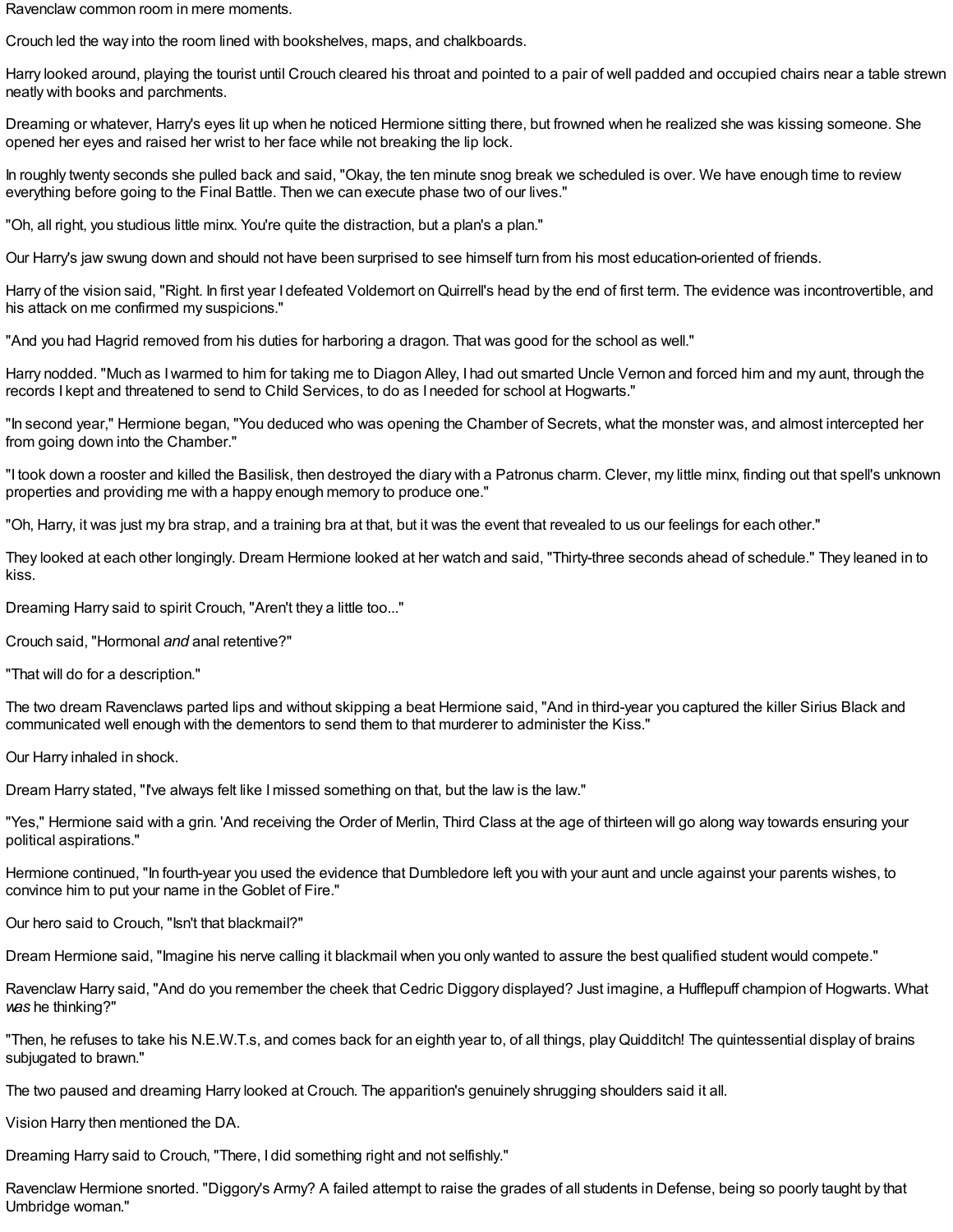"And then he goes and takes several students to the Ministry of Magic and they're all killed by Death Eaters. I ignored Voldemort's call through my scar connection. Why couldn't Cedric ignore Riddle's owl posts? And to think he actually said that the Sorting hat wanted to put him inGryffindor."

"He has, er, *had* Gryffindor written all over him," Hermione admitted.

"I'm a jerk as a Ravenclaw," dreaming Harry stated. Crouch did not argue.

"So, the summer after fifth-year you had Fudge sacked, and replaced him with Arthur Weasleys."

"Hey, that's not too bad," our Harry said to Crouch.

"Yes," said Ravenclaw Harry. "Not pressing for his daughter to be expelled has Arthur doing as Iwant, when Iwant. No fights with Riddle in sixthyear or seventh-year so far."

"The Ministry sent us all the Aurors and Unspeakables we've requested to train us as we want," she said.

"Arthur has Dumbledore stripped almost of all power and Professor Snape has the school as *we* want it according to our plans," he said. "Funny how he stepped up after our years of hatred, and has supported and arranged things with Voldemort just as we want it, according to our plan."

Harry looked at his wristwatch and said, "Voldemort should be arriving for our duel in a few minutes. Can't I just send an orb down with my spell we designed to place him in eternal stasis? That way we can start now on the next step in our sex life you've promised in our plan as a reward for defeating Riddle."

Our Harry looked at specter Crouch. They both rolled their eyes.

Hermione of the dream blushed and said, "We can't divert from the plan now, remember the plan."

"Yes, dear, I cannot imagine what Iwas thinking."

They smiled warmly and intelligently at each other. Ravenclaw Harry looked again at his watch and stated, "Yes, well, we had Dumbledore lower the Apparation wards so we can both Disapparate in front of Riddle for the duel. Snape said it will disconcert him immeasurably. I'll use the Killing Curse Shield to divert his attempt to kill me."

Hermione said, "And then you'll cast your Stasis charm on him while he's confused as to how you could have blocked his Unforgivable."

"And I'll take him to the department of Mysteries and send him through that Veil we've read about. Then off to the awards ceremony we've scheduled for tonight, and on with our glorious careers - the two brightest and most powerful of our generation, or of any generation that is."

The two Ravenclaws of the dream or nightmare stood, straightened their robes, and then drew their wands. They grabbed hands and Disapparated to the front grounds of Hogwarts where Voldemort stood alone.

Our Harry and Crouch not so much Apparated as simply appeared there between Voldemort, and Ravenclaw Harry and Hermione, and off to the side of course. The dreaming Harry was amazed that Voldemort had arrived alone for the fight.

Riddle held his wand at his side and Ravenclaw Harry drew his. "As you see Tom," Harry of the vision sneered Voldemort's true name. Hermione smirked also, but Riddle remained unmoved. "I have had Ollivander make a new wand that will not produce the *Priori Incantatum* effect.

Riddle bowed and said, "How considerate of you."

"Shall we?"

They both raised their wands with confidence. Hermione smiled and stepped back and to the side for a better view.

Ravenclaw Harry shouted out, *"Protego Impervio!"*

Voldemort cast, *"* Avada Kedavra!"

A metallic tinged translucent shield over six and a half feet tall appeared before Harry.

The green flash of death hit Hermione in the chest.

The shield disappeared as Harry turned to his girlfriend in shocked horror. The fabric-ripping sound of dozens and dozens of Apparation cracks compressed into a second's time drew Ravenclaw Harry's stunned gaze back to his enemy.

Row after row of Death Eaters stood behind their master. Snape stood beside Voldemort, holding the collar of the dead Dumbledore in his hand, before he released the deceased headmaster's body to fall slack on the ground.

Ravenclaw Harry's words were cut off at, "You're not supposed to-" by the second Killing Curse hitting his chest.

 $-$ \* $-$ \* $-$ 

This time Harry did not scream, but he sat up in his bed and shouted, "Not only don't Iwant to be a Gryffindor, I don't want to be the bloody Boy-Who-Lived!"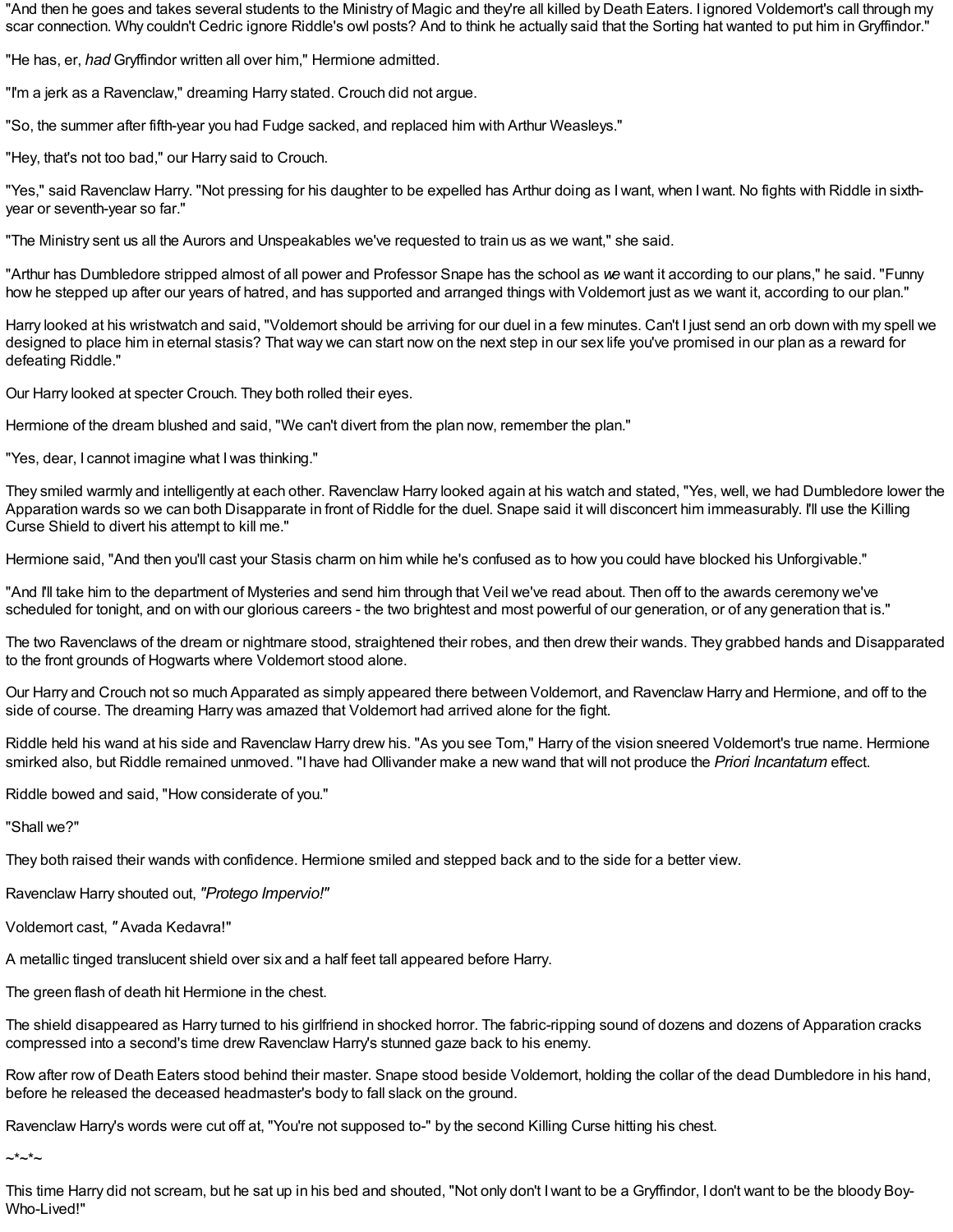He was asleep in the snug detaining room seconds later.

 $-*-*-$ 

It became brighter in Harry's small room, and once again he reset his glasses before turning to see who might be present. He sat up before he could see more than only ears. Dobby stood there wordlessly, no joyous "Harry Potter, sir" or any other address.

"I follow you to the Hufflepuff common room, don't I?"

The elf-apparition shook its head in the negative. Harry arose from the bed and walked over to him. He looked down to see the badger's yellow and black cording around the edge of his robe. Harry opened his mouth to ask the obvious question when the Dobby-ganger reached out its hand and took hold of his robe.

They appeared in the Great Hall and there seemed to be a festive event going on, but the gaiety was forced to a degree. Harry realized he was standing in the back of the existing crowd, but that the Great Hall was only just less than half full, so he was near enough to the front to see clearly and yet behind all of the seated students.

Several of the teacher were also standing back here, and the dreaming Harry overheard Professor Sprout talking to an official looking lady he'd never seen before.

"I am glad to tell you, Madam Tarleton, all about the students as I know them from the different houses, but see here, looks like an official announcement's to be made."

Out on the stage popped Gilderoy Lockhart. He pointed his wand at his throat and loudly said, "Can everybody see me? Can everybody hear me? I'm Gilderoy Lockhart, press agent, mentor, and dare I say 'friend' of the Boy-Who-Lived."

Our Harry looked to Dobby to protest, but the elf-specter raised his hand in silence and pointed towards the stage.

Lockhart continued, "The battle rages even as we speak, but the reports are all good, just as I've hoped. We should see our champion arrive back soon, victorious!" With that, the scarlet clad dandy turned and pointed his wand above his head and to the wall. A huge banner unfurled and on it was captured, curse scar and all, the Boy-Who-Lived, Neville Longbottom.

Harry gulped and looked at the Dobby-looking creature before him. "Neville?" *He's* the Boy-Who...?" Not finishing the question, Harry looked into the elf's eyes and finally took a breath. He closed his eyes, exhaled, inhaled, opened his eyes and said, "Very well. Neville did himself proud in the Department of Mysteries last spring, and since he has his new wand, he's a fine wizard. He'd have the advantage of his Gran's upbringing, and, er, what... Dobby, what about me?"

The elf pointed to Professor Sprout.

They overheard her saying, "Yes, Madam Tarleton, Neville was raised by his grandmother after his parent's died the night You-Know-Who was first defeated. He was a typical wizard child here in England, and came to Hogwarts full of promise. He defeated You-Know-Who in his first, year, the monster was attached to the back of a professor's head, heaven knows. Neville, Dean Thomas, and Hermione Granger went down under Hogwarts and Neville was victorious. The other two poor souls, though.... But this is war. People die."

The dreaming Harry grabbed Dobby by his collar and said, "Hermione! She's not...?" Dobby merely pointed back at the Herbology Professor.

"And then his second year Neville went down into the Chamber of Secrets with Ron Weasley and Gilderoy Lockhart. Neville defeated the Basilisk with the Sword of Gryffindor, and he and Professor Lockhart were fast friends from that day forward. Gilderoy even gave up his own career to be press agent and mentor to Neville. He's become so famous since, our Neville has." The woman asked a question our Harry could not hear.

"Humm? Oh, Young Mr. Weasley survived, but he's not been able to walk well since then. That's him over there with the cane. He doesn't really remember much about the Chamber." Sprout shivered.

The dreaming Harry looked to the back of the Gryffindor table. There sat Ron, a poor fraction of himself. His right leg was withered, and he looked stooped over even sitting down. His face held the sadness of a life much older than seventeen.

"Poor Ron," Sprout continued, "One of his twin brothers died helping Neville prepare for the third task of the Tri-Wizard tournament. They both insisted on helping him with his spell work. The explosion knocked them all into comas. Neville recovered quickly and still won the tournament, but the others took longer to recover.

"The other Weasley twin went with Neville to the Ministry two spring terms ago and died with the others. Eleven Death Eaters were defeated but Fred Weasley, Cho Chang, Steven Cornfoot, and my Hufflepuffs, Ernie Macmillan and Susan Bomes died there in the fight." Sprout brought a plaid hanky to her eyes and teared up.

"The three other, older Weasley boys have all died in this war over the last two years. Their mother and father, too. Oh, and I should tell you about the littlest Weasley, the first Weasley daughter in seventeen generations, and also the first Weasley in seventeen generations *not* to be sorted into Gryffindor house. To understand her tale, you have to know the story of the Other-Boy."

Harry looked to Dobby, but the elf's eyes had not left the professor.

Professor Sprout looked to her own table and pointed to a boy sitting by himself. "That's him, poor little Harry Potter." She tsk'ed.

"He's one of mine, and I'm proud of him. You've read the text of the prophecy inGilderoy Lockhart's book on Neville, the second book, not the first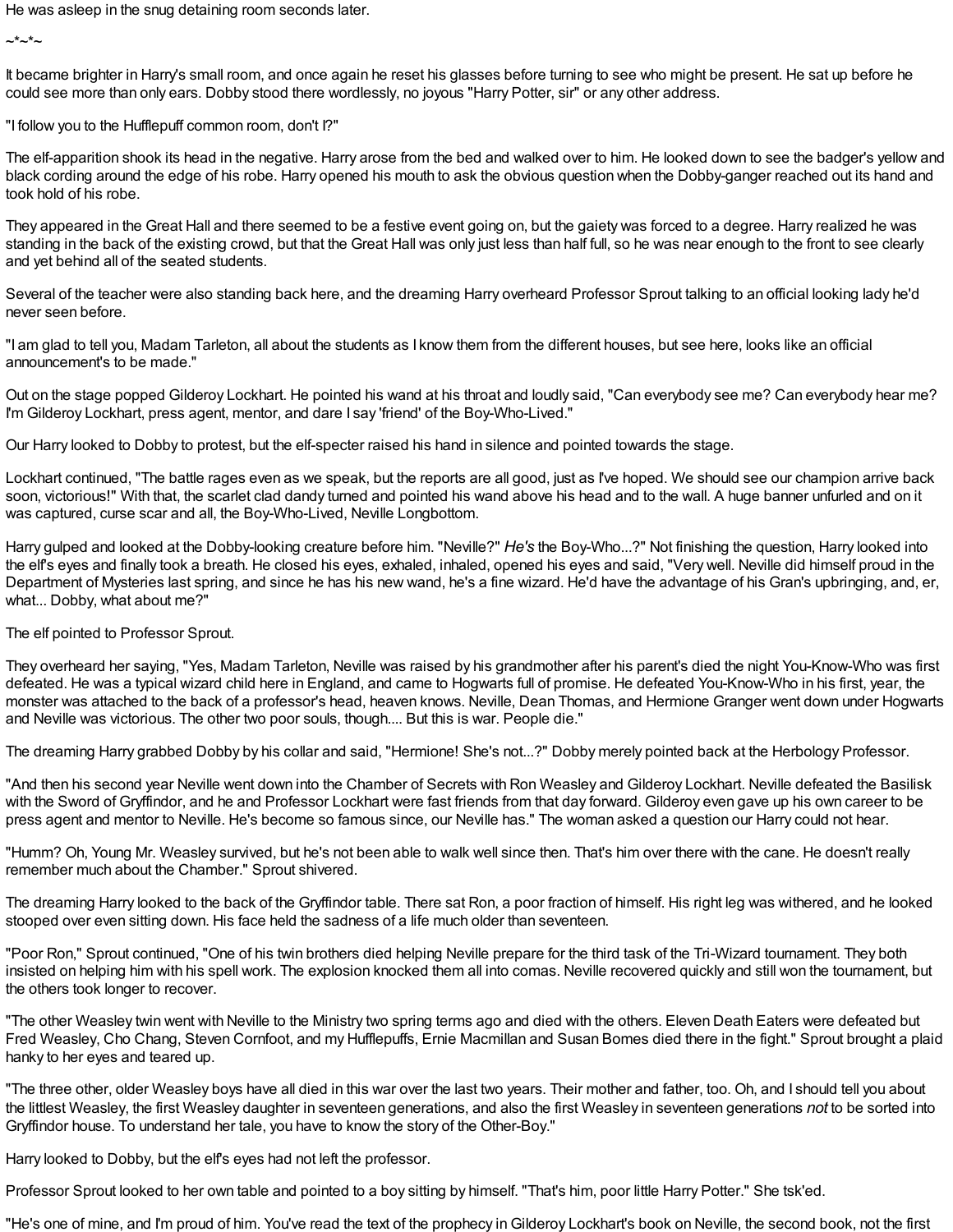one. Well, Harry's parents and Harry fit the description as well. When Lord Thingy was defeated by Neville and disappeared, some Death Eaters went to Harry's home and tortured his parents to death for information. Harry was raised by mean-hearted Muggle relatives, but such is the life of one so unfortunate and with no one looking into his interests. The boy comes back each start of year depressed and has obviously lost a lot of weight. He works hard I fear because he's worked hard by his aunt and uncle.

"I've asked Professor Dumbledore, but Neville takes up all of his time. Harry is the smallest boy in his year, and smaller than most in the year behind him. He's a fair student but never has his summer homework done, so he starts the year behind everyone. He must garden for his relatives because he always does well in my class." Sprout beamed with love for her student.

"But back to little Ginny Weasley. Harry was sorted into Hufflepuff, and apparently young Ginny helped him at the train station make his way through the barrier the first time. They wrote during the year, but her brothers were all enamored with Neville, the Boy-Who-Lived, and never answered her questions about Harry.

"She was a year younger than Neville, Ron, and Harry, so the next year she put on the Sorting Hat." Professor Sprout blushed slightly. "We could hear her yelling under the Hat for several minutes. The Hat finally shouted in obvious exasperation, "Hufflepuff," and that's how the first Weasley seventeen generations did not enter Gryffindor."

Sprout sighed heavily. "But it's short sad tale. Harry and Ginny were obvious friends, but Ginny was unstable it appeared and would spend days away from him, and then days clinging to him. Finally we understood that she was the one possessed by the spirit of He-Who-Must-Not-Be-Named, like Lockhart fully described in his first book on Neville. As she wrote on the wall, 'her skeleton lies in the Chamber forever.'"

The dreaming Harry gasped in horror, "Not Ginny!"

At this time Lockhart re-ascended the podium. "I have great news! The battle has ended and gone as I expected. You'll see soon... ah here he is!"

All looked to the back of the Great Hall as Neville strode in, waving to all present. Press cameras flashed all around at Neville, hair parted to prominently display the famous scar. The two conferred and Lockhart spoke again. Neville just stood there grinning a little out of character, the dreaming Harry thought.

Lockhart said, "It was last year that even I, Gilderoy Lockhart, wondered if Neville could truly defeat the Dark Lord." He laughed and so did all in the hall, including Neville. "So, I took the steps necessary to ensure survival."

He turned to Neville and asked so all could hear, "Is it time?"

Neville looked at his watch for several seconds, then nodded.

Lockhart turned back and said, "So I took the measures needed for survival, my survival." He then looked back at Neville who stooped and began to morph. Lockhart said, "Therefore I formed an alliance with the Dark Lord and sold out the Boy-Who-Lived."

Terse laughter was interrupted by the morphing Neville standing up straight again and revealing the horrid face of Voldemort himself. The Poyjuice Potion wore off. Lockhart shouted, "Bend your knee to us or die like your weak hero, Nevill-"

A Killing Curse struck him in the back. Voldemort stepped forward to the stunned crowd and said, "Like I'd share power with that fool. You have no choice of bowing or dying, just DIE!"

The doors of the Great Hall swept open. Death Eaters and dementors swept into the hall. Curses and spells flew around. Our Harry standing by Dobby was stunned and knew not where to look.

All of a sudden he and the specter Dobby were standing behind the Hufflepuff Harry Potter. This little Harry said out loud but to himself, "I'll be with you soon, Ginny. *Expecto Patronum!"* He followed that charm with a number of other battle charms hexes and jinxes.

He worked his way over to Ron Weasley, but Ron was struck down by a green light and limp on the floor. Soon the Hufflepuff Harry Potter seemed to be fighting on alone, but a Killing Curse from Voldemort ended his life, and our Harry woke up screaming again in his bed in the small detaining room in the dungeon.

He did not instantly go back to sleep as with the first two dreams, visions, nightmares, whatever they were. He lay there awake for several long minutes, weighing his life in light of what he'd seen this night since going to bed. This was *not* a Harry Potter version of Dickens' "A Christmas Carol" he realized. There was no happy ending, no good life remnants from the past to recover, no present day situation from his dream to fix, no future to head off that he saw this night.

Harry remembered that his relatives had only once invited him to view a movie on the telly. It was at Christmas time the winter before learning of magic and Hogwarts, and Harry, first wondered if his family were gaining a little of the holiday spirit inviting to watch a Christmas classic with them.

That would not be.

It was an old American film in black and white, called "It's a Wonderful Life." In it a very nice and helpful man came to his wits ends after a hard life trying to do right. In desperation the leading character wished that he'd never been born. He then saw how terrible off his family and his whole town would be without him there.

Uncle Vernon cruelly told Harry that the Dursleys' life would be immeasurable improved if he, Harry, had never been born. That was sole reason he had been invited to watch.